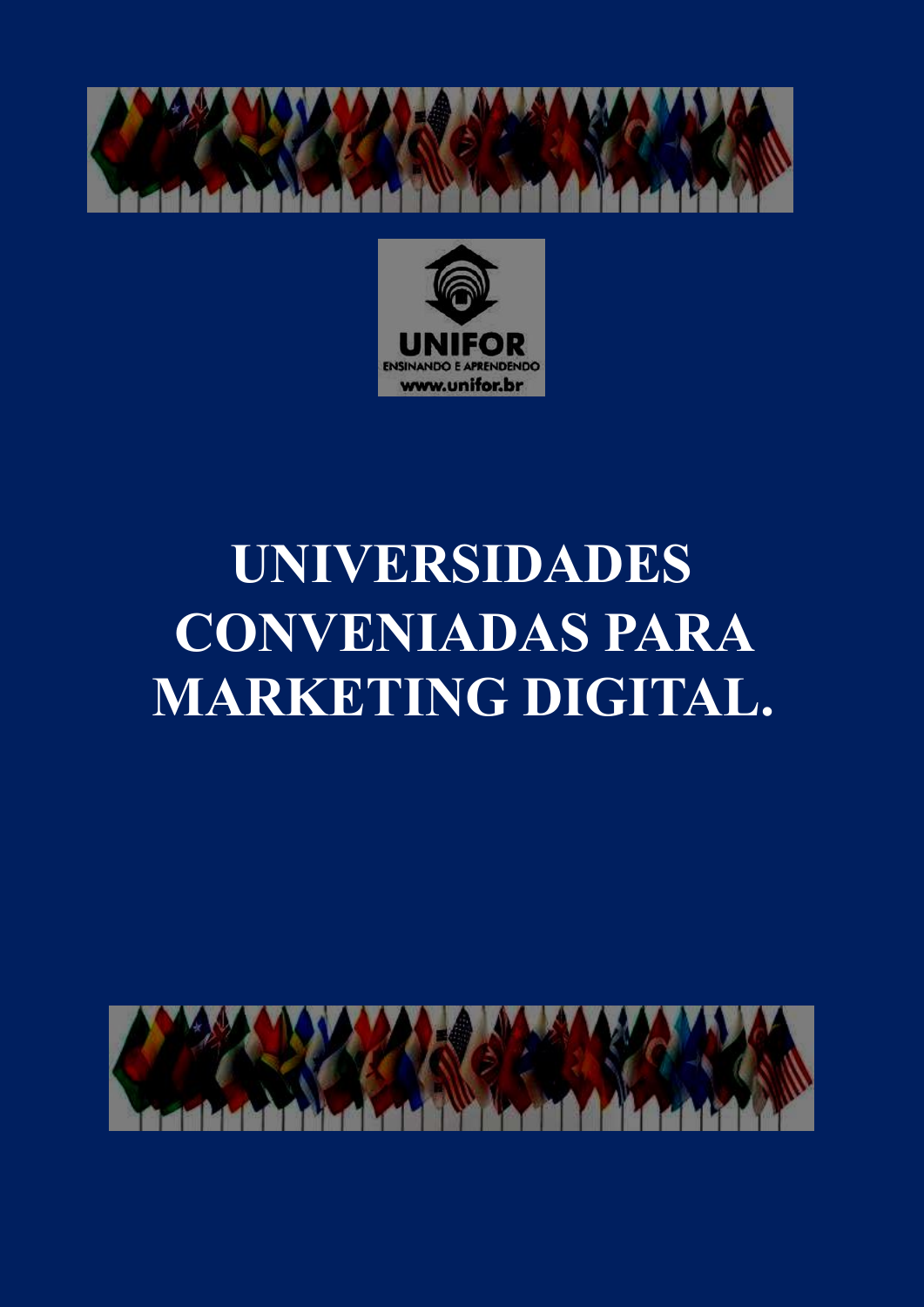#### **ALEMANHA:**

[KARLSRUHE UNIVERSITY OF APPLIED SCIENCES](https://www.h-ka.de/en/kmm-b/profile#c23599)

#### **ARGENTINA:**

[UNIVERSIDAD BLAS PASCAL](https://www.ubp.edu.ar/carreras/marketing/)

[UNIVERSIDAD NACIONAL DE CUYO](https://www.uncuyo.edu.ar/estudios/carrera/tecnicatura-universitaria-en-marketing_9501)

[UNIVERSIDAD EMPRESARIAL SIGLO 21](https://21.edu.ar/grado/licenciatura-en-comercializacion)

[UNIVERSIDAD DEL CENTRO EDUCATIVO LATINOAMERICANO](https://www.ucel.edu.ar/index.php/carreras/facultad-de-ciencias-economicas-y-empresariales/lic-en-comercializacion)

# **BÉLGICA:**

[HAUTE ÉCOLE DE LA PROVINCE DE LIÈGE](https://www.provincedeliege.be/art395)

# **CANADÁ:**

[UNIVERSITÉ CONCORDIA](https://www.concordia.ca/academics/undergraduate/marketing.html)

[UNIVERSITÉ BISHOP'S](https://www.ubishops.ca/academic-programs/williams-school-of-business/courses-and-programs/bba/#bba-marktg) \*\*\*

[UNIVERSITÉ DU QUÉBEC](https://etudier.uqam.ca/programme/baccalaureat-communication-marketinghttps:/uqam.ca/) À MONTRÉAL \*\*\*

[UNIVERSITÉ DU QUÉBEC](https://oraprdnt.uqtr.uquebec.ca/pls/apex/f?p=106:10::::10:P10_CD_PGM,P10_RECH_CRITERE,P10_RECH_VALEUR,P10_RECH_DESC:4206,P2_CYCLE_PGM,1,%5CPremier%20cycle%5C) À TROIS-RIVIÈRES \*\*\*

#### **CHILE:**

[UNIVERSIDAD DIEGO PORTALES](https://admision.udp.cl/carrera/ingenieria-en-administracion-de-empresas-mencion-gestion-de-marketing/)

#### **CHINA:**

[XIAMEN UNIVERSITY](https://sm.xmu.edu.cn/en/PROGRAMS/Undergraduate/Overview.htm)

[UNIVERSITY OF SAINT JOSEPH -](https://www.usj.edu/academics/sasbe/culture-arts-languages/digital-media-communication-ba/) USJ

# **COLÔMBIA**

[UNIVERSIDAD DE IBAGUÉ](https://mercadeo.unibague.edu.co/)

[UNIVERSIDAD AUTONOMA DE OCCIDENTE](https://www.uao.edu.co/programa/mercadeo-y-negocios-internacionales/)

#### **ESPANHA:**

[UNIVERSIDAD DE OVIEDO](https://www.uniovi.es/estudios/grados/-/asset_publisher/X5CYKURHdF1e/content/grado-en-comercio-y-marketing-2014?redirect=%2Festudios%2Fgrados)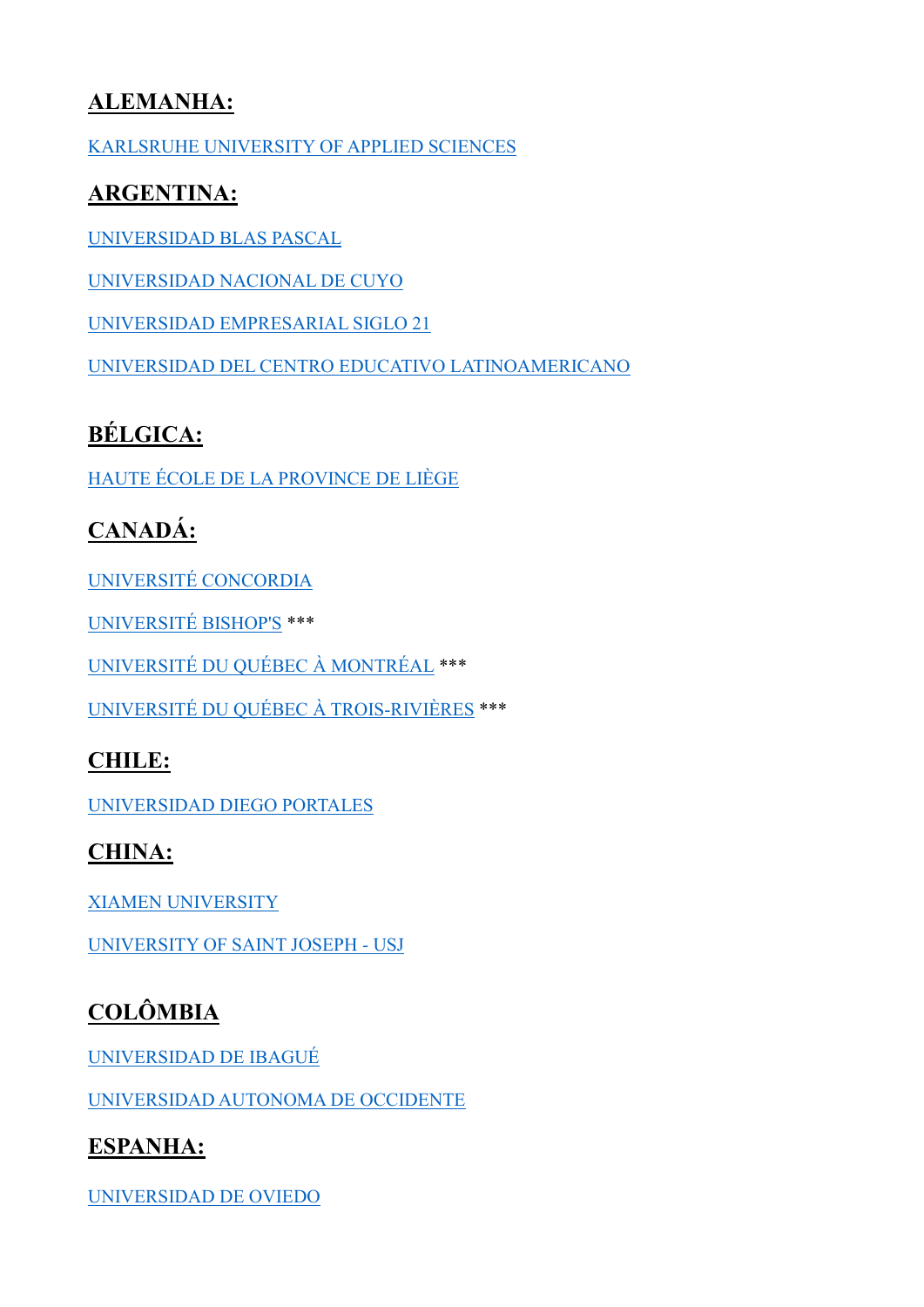[UNIVERSIDAD FRANCISCO DE VITORIA](https://www.ufv.es/estudiar-grado-marketing-madrid/)

[UNIVERSIDAD CAMILO JOSÉ CELA](https://www.ucjc.edu/estudio/grado-en-publicidad-creativa/)

### **EUA:**

[APPALACHIAN UNIVERSITY](https://www.appstate.edu/academics/majors/id/marketing-digital-marketing-bsba)

[UNIVERSITY OF THE INCARNATE WORD](https://www.uiw.edu/hebsba/academics/undergraduate/bachelor-of-business/marketing.html)

[CAMPBELLSVILLE UNIVERSITY](https://www.campbellsville.edu/academics/programs/marketing-campbellsville-university/)

[UNIVERSITY OF WISCONSIN PARKSIDE](https://www.uwp.edu/learn/programs/marketingmajor.cfm)

[UNIVERSITY OF ARIZONA](https://eller.arizona.edu/departments-research/schools-departments/marketing/programs/undergraduate)

## **FRANÇA:**

ISC PARIS – [GRANDE ECOLE DE COMMERCE DE PARIS](https://iscparis.com/en/bachelor-programs/)

[UNIVERSITÉ DE REIMS CHAMPAGNE-ARDENNE](https://www.univ-reims.fr/formation/catalogue-de-formation/master-marketing-vente,23515,38949.html?args=R9qFsCnMmKDtxCa17YTDkHVqaqbfYRXwwTnCVt2witCDUIiVoUdkeMDp%2AXGEGm2SMIhvMbuZ3_kOrRxvJlk6dOorIryuNioRCyFFyPAvhl9tCdwYdtHRrwAvNC1tDg_H&formation_id=161)

[EDC PARIS BUSINESS SCHOOL](https://www.edcparis.edu/en/programs/master-science-msc-digital-marketing)

[EXCELIA BUSINESS SCHOOL](https://www.excelia-group.fr/nos-formations/excelia-business-school/les-formations-masters-science-msc-excelia-business-school?master=416)

#### **HOLANDA:**

[ROTTERDAM UNIVERSITY OF APPLIED SCIENCES](https://www.rotterdamuas.com/programmes/)

## **ITALIA:**

[LIBERA UNIVERSITÀ DEGLI STUDI MARIA SS. ASSUNTA DI ROMA](https://www.lumsa.it/didattica/corsi-di-laurea/roma/magistrale/marketing-digital-communication)

# **MÉXICO:**

[UNIVERSIDAD DE LAS AMÉRICAS PUEBLA](https://www.udlap.mx/web/)

[UNIVERSIDAD DE MONTERREY](https://www.udem.edu.mx/en/business/programs/bachelor-international-marketing)

#### **PERU:**

[UNIVERSIDAD CATOLICA SANTO TORIBIO DE MOGROVEJO](https://udep.edu.pe/comunicacion/carrera/comunicaciones-marketing/)

#### **PORTUGAL:**

[INSTITUTO POLITÉCNICO DO PORTO](https://www.ipp.pt/ensino/cursos/licenciatura/iscap/568)